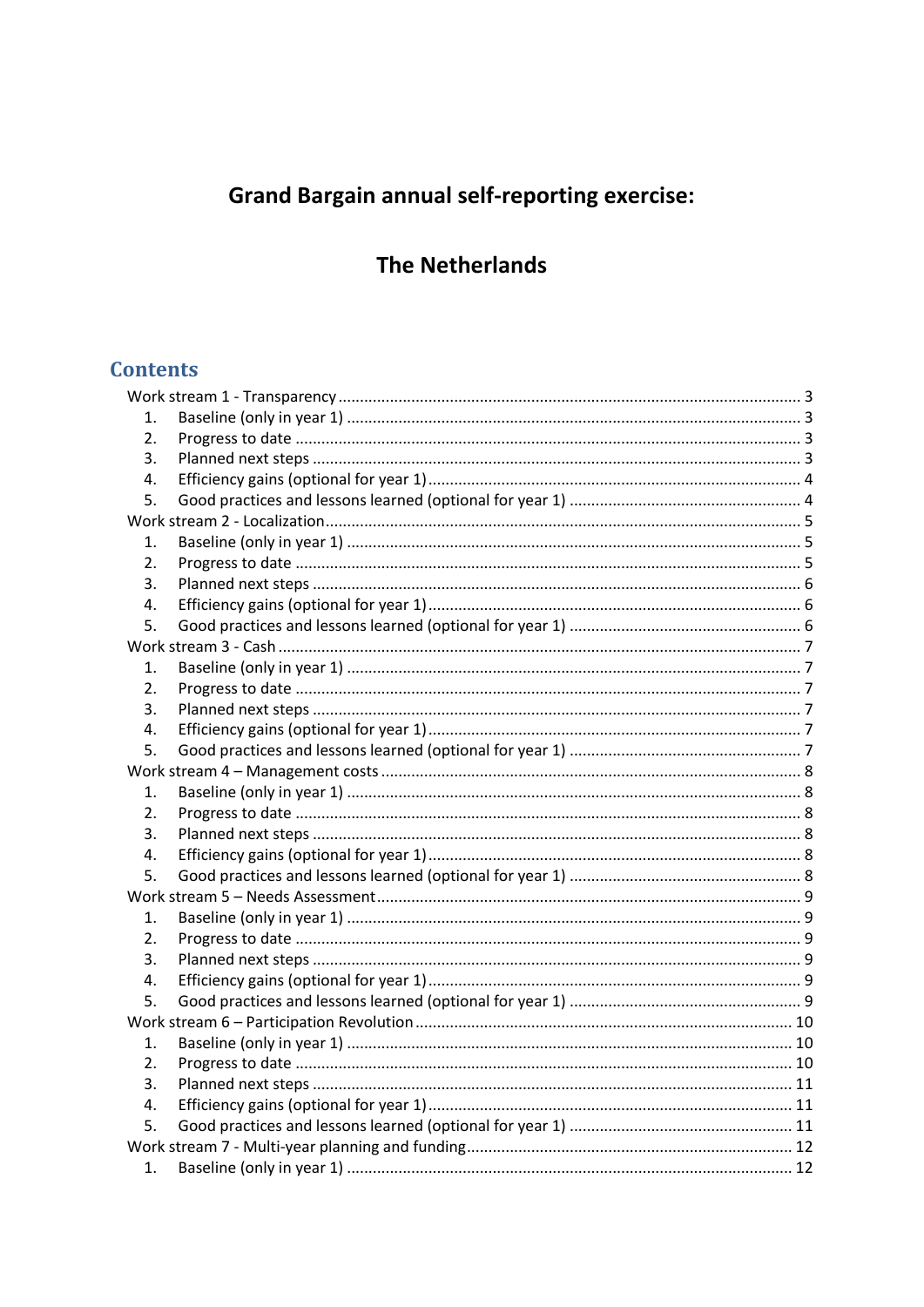| $\overline{2}$ . |  |  |
|------------------|--|--|
| 3.               |  |  |
| 4.               |  |  |
| 5.               |  |  |
|                  |  |  |
| $1_{-}$          |  |  |
| 2.               |  |  |
| 3.               |  |  |
| 4.               |  |  |
| 5.               |  |  |
|                  |  |  |
| 1 <sub>1</sub>   |  |  |
| 2.               |  |  |
| 3.               |  |  |
| 4.               |  |  |
| 5.               |  |  |
|                  |  |  |
| $\mathbf{1}$ .   |  |  |
| 2.               |  |  |
| 3.               |  |  |
| 4.               |  |  |
| 5.               |  |  |
|                  |  |  |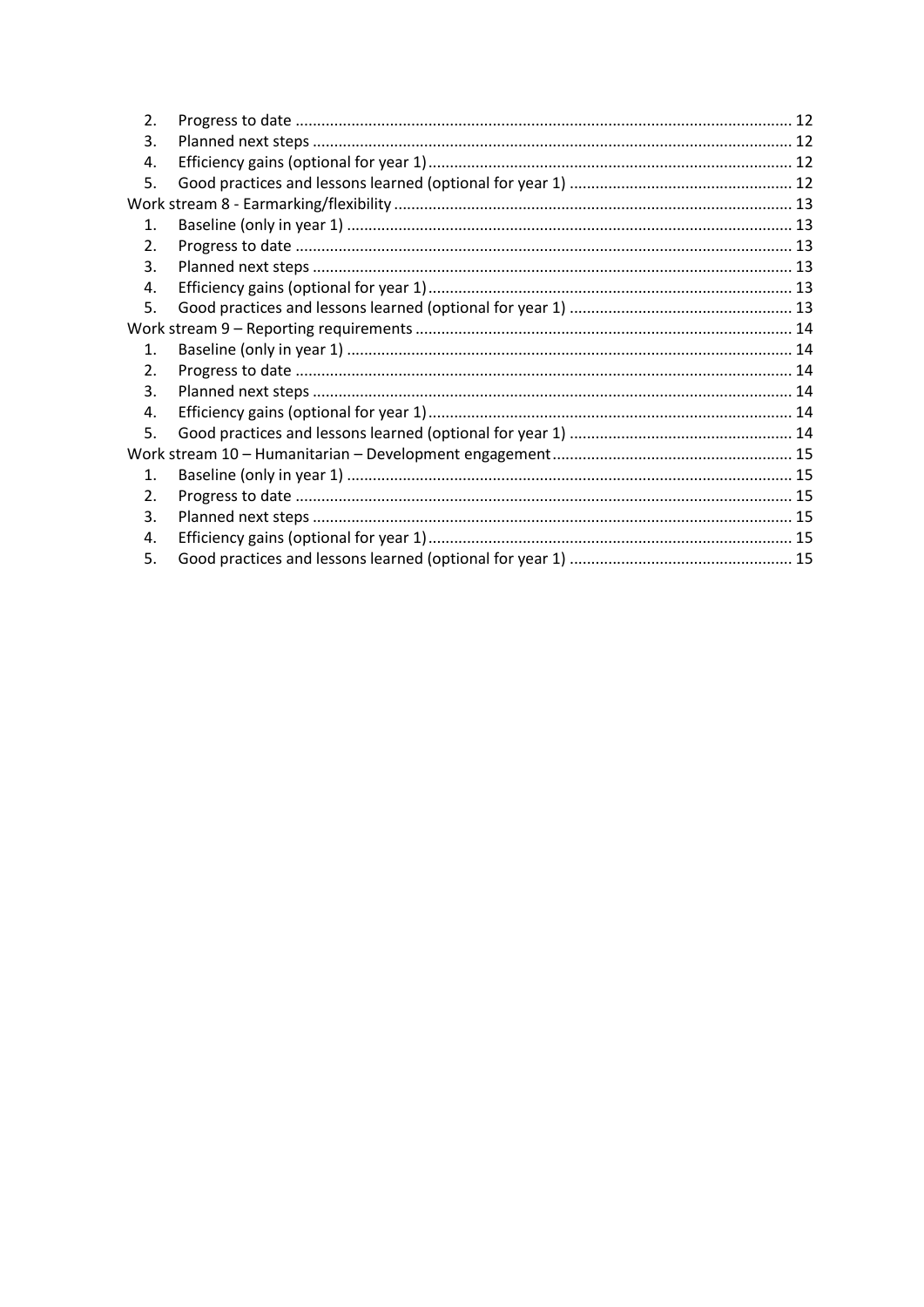### <span id="page-2-1"></span><span id="page-2-0"></span>**Work stream 1 - Transparency**

- **1. Baseline (only in year 1): Where did your organisation stand on the work stream and its commitments when the Grand Bargain was signed?**
- In 2016, all organisations that received ODA funds from the central Ministry of Foreign Affairs in The Hague, had to report to IATI (replacing bilateral reporting). Since 2016 is the first year, some organisations were given extra time to implement the necessary changes to become IATI compatible, including most UN and humanitarian organisations. Discussions are ongoing, also with other like-minded donors, when and how these organisations can become IATI compatible. The Netherlands also assists implementing organisations with IATI via a help desk.
- As co-convenor The Netherlands pushed for the transparency language and commitments in the Grand Bargain.
- <span id="page-2-2"></span>**2. Progress to date: Which concrete actions have you taken (both internally and in cooperation with other signatories) to implement the commitments of the work stream?**
- After the GB was signed, The Netherlands, together with the Worldbank, remained active as co-convenor of the transparency workstream.
- Development Initiatives has been contracted to assist in pursuing the transparency commitments. The project on "Monitoring the Grand Bargain commitment on transparency" has been launched at the beginning of 2017. The project, which runs until June 2018, aims to increase the availability of timely, transparent, harmonised and open high-quality data on humanitarian funding to enable better decision-making and greater accountability and learning.
- Discussions are ongoing with the Netherlands Red Cross and IFRC about implementation of the open data system IATI in IFRC and its member organisations.
- Discussion are ongoing with ICVA to look for options to assist ICVA and its members with the implementation of the transparency commitments.
- Technical discussions are ongoing with implementing partners and UN in particular to get to IATI compliance of all Dutch partners that receive ODA funds.

#### <span id="page-2-3"></span>**3. Planned next steps: What are the specific next steps which you plan to undertake to implement the commitments (with a focus on the next 2 years)?**

- From 2017 onwards, in principle all organisations that receive funds either from the Ministry or one of the embassies, have to report to IATI.
- DI will be working with Grand Bargain signatories to raise awareness of the IATI Standard, improve technical capacity to publish and use humanitarian aid data and to continue to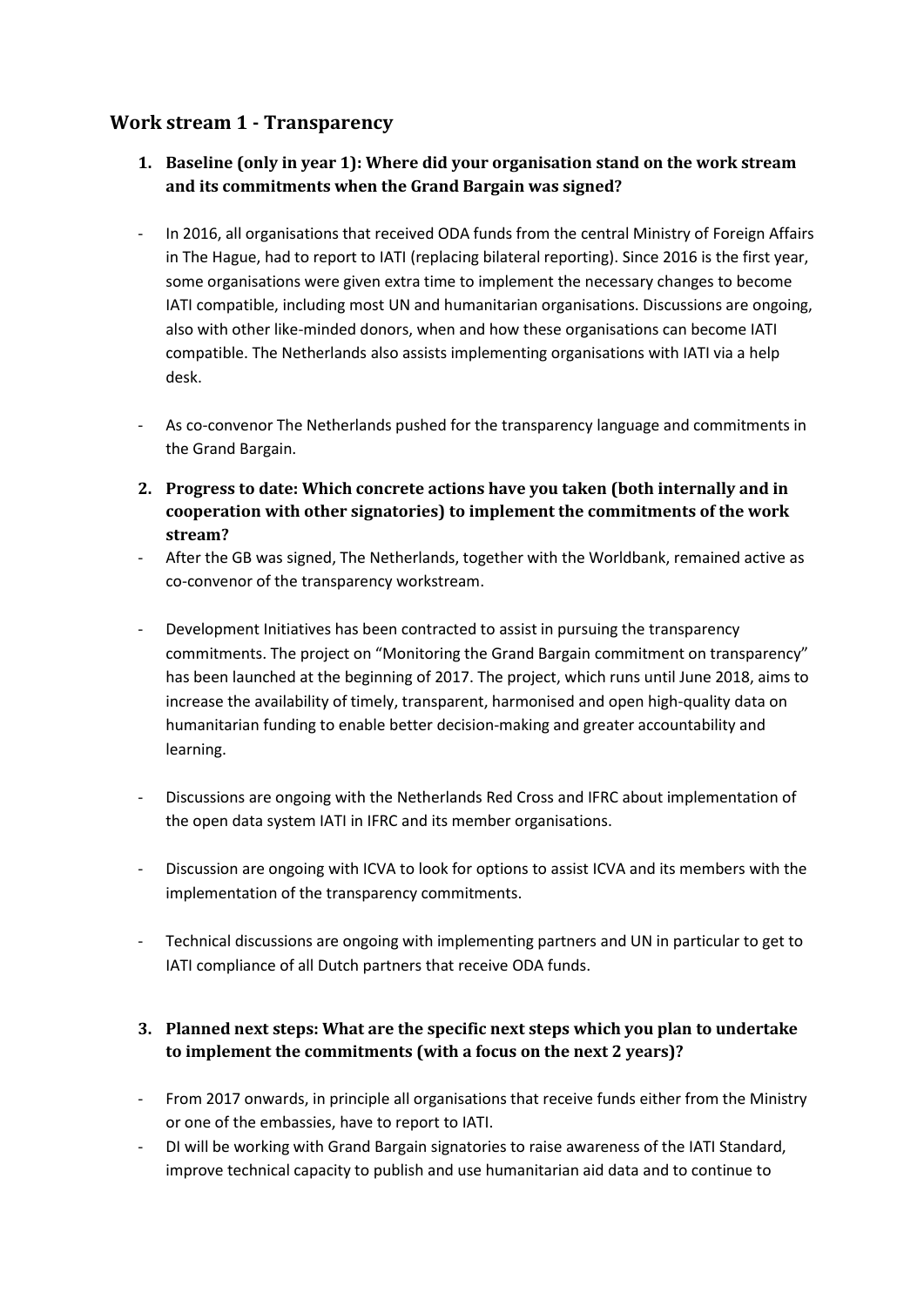ensure that the Standard meets the needs of the humanitarian community. At the same time, the project will support Grand Bargain signatories and the wider humanitarian community to monitor progress against the transparency commitment.

The first phase the project will focus on:

- Raising awareness of IATI and how to publish to the Standard. Two webinars are planned in February and March aimed at policy-oriented and technical audiences. The webinars were successful.
- Identifying the incentives and barriers to the publication of quality data on humanitarian activities by conducting an on-line survey and telephone interviews (February-March)
- Carrying out consultation workshops and bilateral meetings (March April) to develop recommendations on how to address challenges and incentivise publication, review the humanitarian elements of the IATI Standard and develop an online dashboard to support the monitoring process.

This phase will culminate in the publication of a baseline assessment in May 2017 with recommendations on proposed improvements to the IATI Standard for humanitarian activities and a road map for the way forward.

- Finalise discussions with IFRC and ICVA and aim to support them and their member organisations with implementing the commitments.
- <span id="page-3-0"></span>**4. Efficiency gains (optional for year 1): Please indicate, qualitatively, efficiency gains associated with implementation of GB commitments and how they have benefitted your organisation and beneficiaries.**

Too early to assess. The first reports in IATI will be assessed in March.

<span id="page-3-1"></span>**5. Good practices and lessons learned (optional for year 1): Which concrete action(s) have had the most success (both internally and in cooperation with other signatories) to implement the commitments of the work stream? And why?**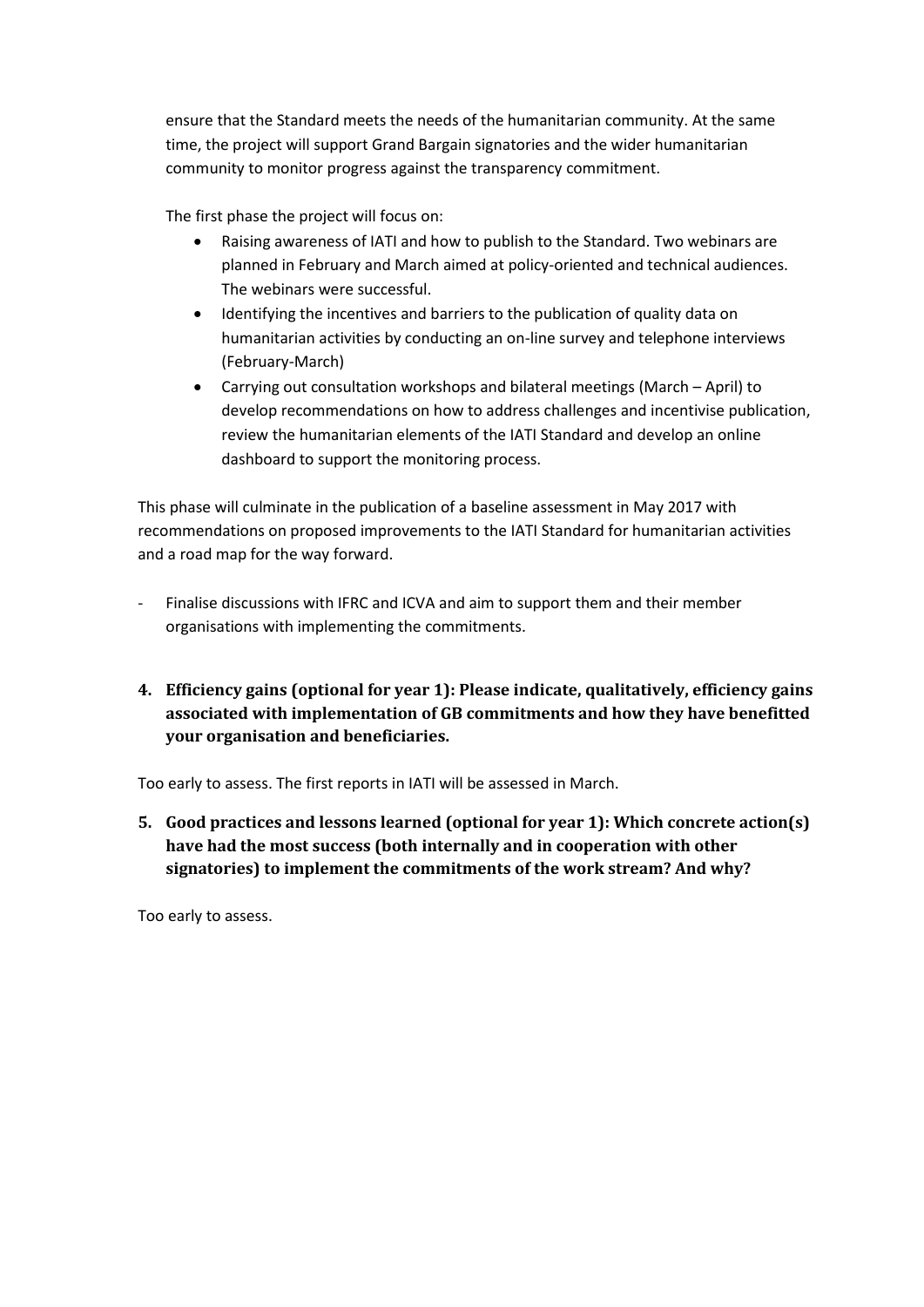## <span id="page-4-1"></span><span id="page-4-0"></span>**Work stream 2 - Localization**

**1. Baseline (only in year 1): Where did your organisation stand on the work stream and its commitments when the Grand Bargain was signed?**

The NL made 4 specific commitments:

- 1) NL is committed to build humanitarian capacity of local/national responders: *Base line: in 2016 the Netherlands invested EUR 1.7 million in capacity building of national organisations to be better prepared to respond to future crises.*
- 2) Unearmarked support can be provided to foreign NGOs. *Base line: There are no legal impediments to channel money to national responders*
- 3) The NL is supporter of using Country Based Pooled Funds as a channel for funding national responders. The NL will continue to increase its contributions as a proportion of humanitarian assistance.

*Base line: in 2016 the NL contributed EUR 60 million or 14% of its humanitarian spending to CBPFs.*

- 4) The NL will reduce reporting requirements of national responders by accepting reporting via IATI and by harmonization of donor requirements *Base line: in 2016 NL humanitarian partners were informed that from 2017 onwards reporting must happen via IATI open data standard.*
- <span id="page-4-2"></span>**2. Progress to date: Which concrete actions have you taken (both internally and in cooperation with other signatories) to implement the commitments of the work stream?**

Ad 1): Humanitarian capacity building:

- *for 2017 EUR 2.15 million is reserved for humanitarian capacity building; NL invests, through its collaboration with the Netherlands Redd Cross, in building capacity for "forecast based financing";*
- Ad 2): Regulations:
	- *No legal blockages for transfer of (un)earmarked funding to non-Dutch organizations.*
- Ad 3): CBFPs as channel for funding local responders:
	- *In 2017 the NL will support CBPFs with EUR around 20 million, or 6% of the humanitarian budget. This is a decrease (both in absolute and relative figures) due to a decrease in budget and ongoing multi-year core contributions to a number of organizations, which has led to a decrease of available funding for allocations to CBPF's.*

 *No additional funds have been allocated to local and national responders* Ad 4): Reporting via IATI:

- *NL has communicated to all partners that reporting needs to happen via IATI;*
- *The NL is co-leading the transparency work stream of the Grand Bargain, see transparency work stream.*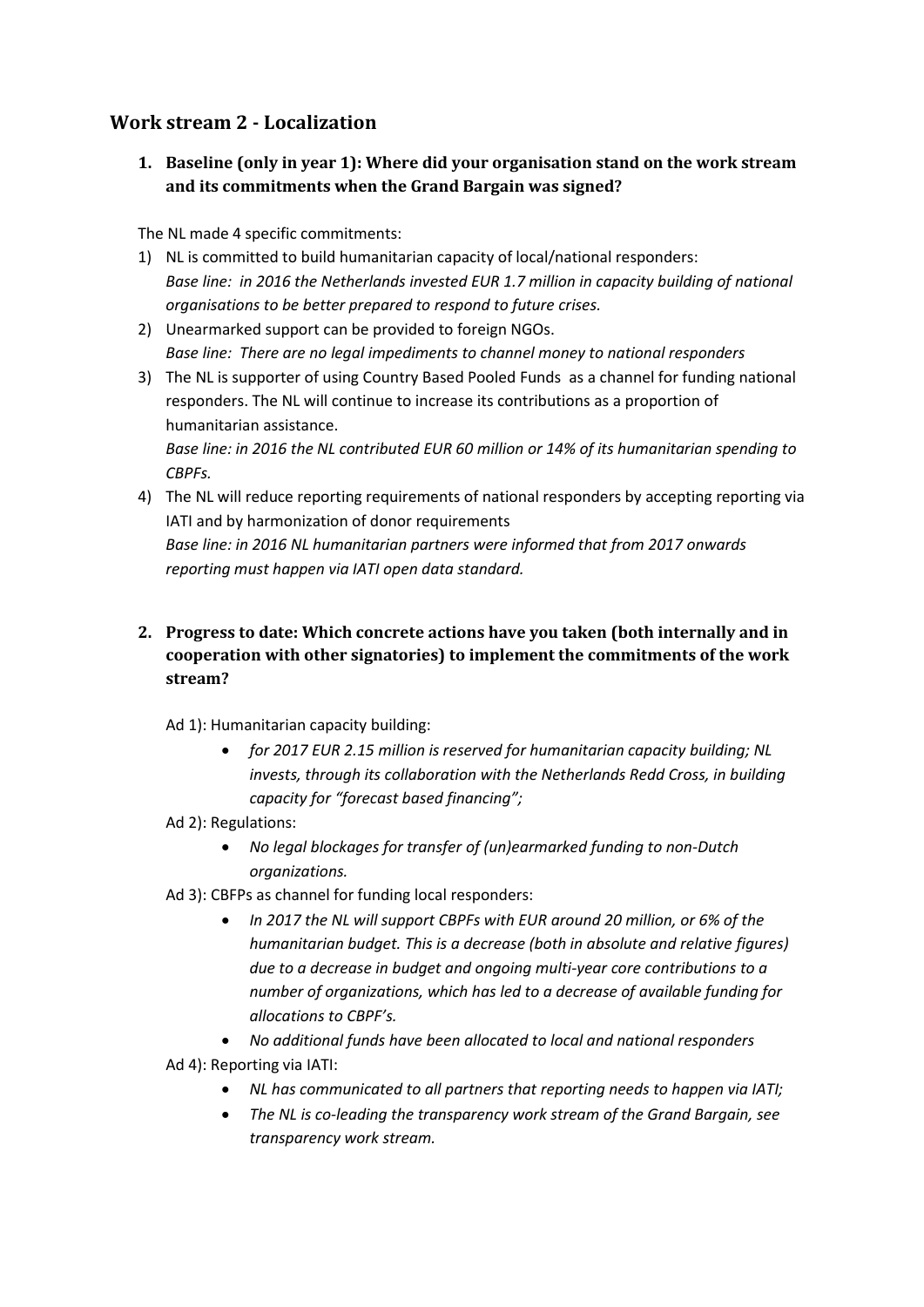- *Reducing reporting requirement through harmonization is one of the long term goals of both the transparency and the reporting work streams.*
- <span id="page-5-0"></span>**3. Planned next steps: What are the specific next steps which you plan to undertake to implement the commitments (with a focus on the next 2 years)?**
	- *Ad 1): The NL will discuss with partners how to expand or include capacity building/preparedness activities of national responders in response activities; The NL is active member of the local capacity work stream of the GB and interested to share experiences.*
	- *Ad 2) No further activities: base line is the end stage*
	- *Ad 3) CBPF channel: in 2017 multi-year core contribution commitments with a number of partners come to end. Depending on funds, choices will be made how much is given unearmarked, multiannual and via CBPF's.*
	- *Ad 4) The NL will continue to work to improve the humanitarian reporting standard in IATI and support other organisations in making the change to IATI reporting. The NL will support the OCHA Centre for Humanitarian Data in The Hague, which will play a role in IATI awareness and use.*
- <span id="page-5-1"></span>**4. Efficiency gains (optional for year 1): Please indicate, qualitatively, efficiency gains associated with implementation of GB commitments and how they have benefitted your organisation and beneficiaries.**

*Too early to assess.*

<span id="page-5-2"></span>**5. Good practices and lessons learned (optional for year 1): Which concrete action(s) have had the most success (both internally and in cooperation with other signatories) to implement the commitments of the work stream? And why?**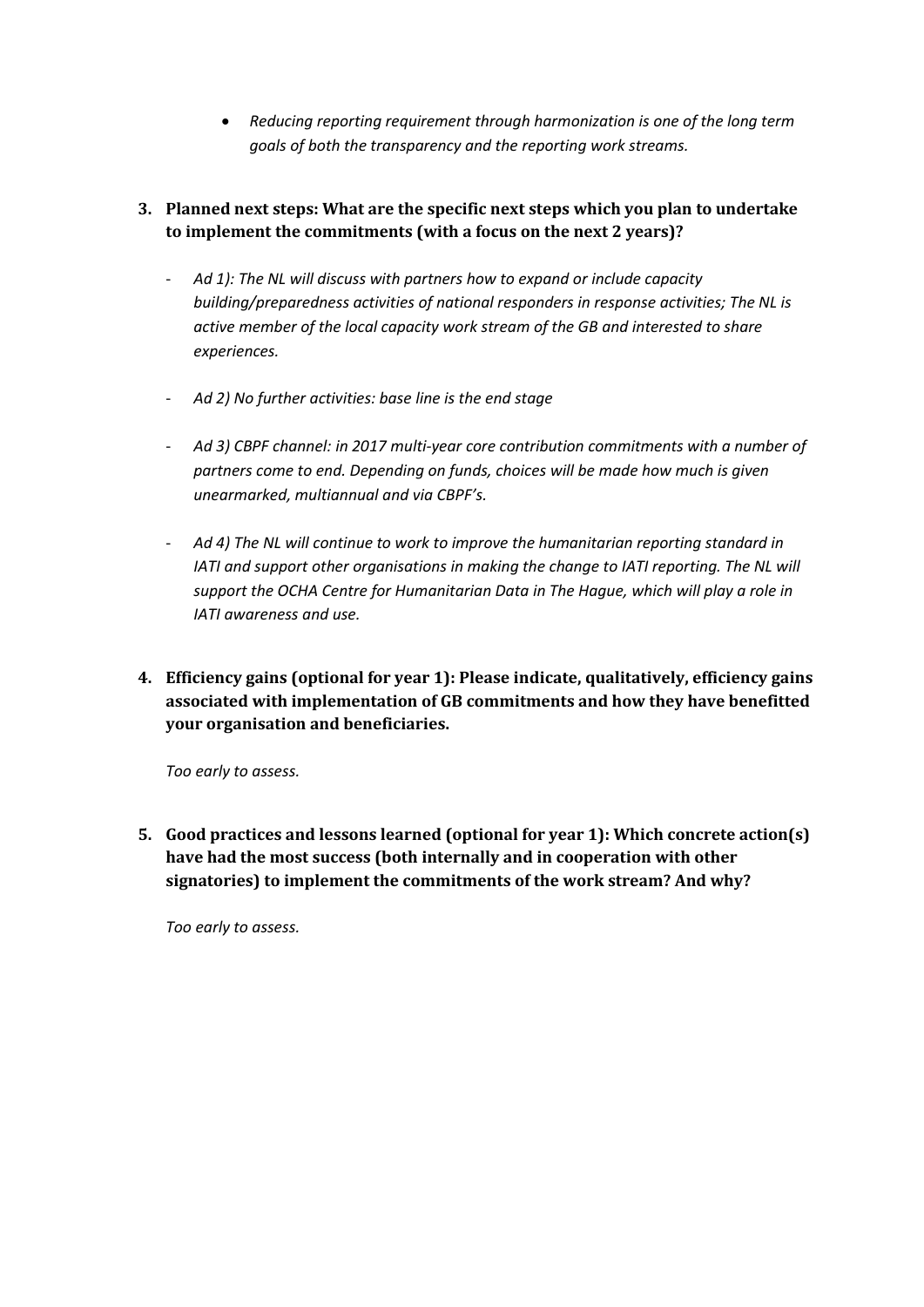## <span id="page-6-1"></span><span id="page-6-0"></span>**Work stream 3 - Cash**

#### **1. Baseline (only in year 1): Where did your organisation stand on the work stream and its commitments when the Grand Bargain was signed?**

Most of the Dutch humanitarian contributions are given as either core or unearmarked contributions to organisations or crises (e.g. pooled fund). The receiving organisation can decide how to use these funds best. If cash is the preferred option, then the organisation is free to use it as such and the Netherlands in fact strongly encourages the use of (multi-purpose) cash whenever suitable in its dialogue with humanitarian organisations. The NL sees CASH-interventions as a way of working that will both contribute to empowerment of affected people and to innovation and change of the system.

#### <span id="page-6-2"></span>**2. Progress to date: Which concrete actions have you taken (both internally and in cooperation with other signatories) to implement the commitments of the work stream?**

No actions taken, The Netherlands is already in favour of the use of cash and encourages receiving organisations the option to use Dutch funds for that purpose.

#### <span id="page-6-3"></span>**3. Planned next steps: What are the specific next steps which you plan to undertake to implement the commitments (with a focus on the next 2 years)?**

No planned next steps. If needed and applicable, The Netherlands will urge for more use of cash with its partner organisations or other donors. The Netherlands is a strong advocate for innovative solutions of which cash is an important part.

<span id="page-6-4"></span>**4. Efficiency gains (optional for year 1): Please indicate, qualitatively, efficiency gains associated with implementation of GB commitments and how they have benefitted your organisation and beneficiaries.**

<span id="page-6-5"></span>N.a.

**5. Good practices and lessons learned (optional for year 1):Which concrete action(s) have had the most success (both internally and in cooperation with other signatories) to implement the commitments of the work stream? And why?**

N.a.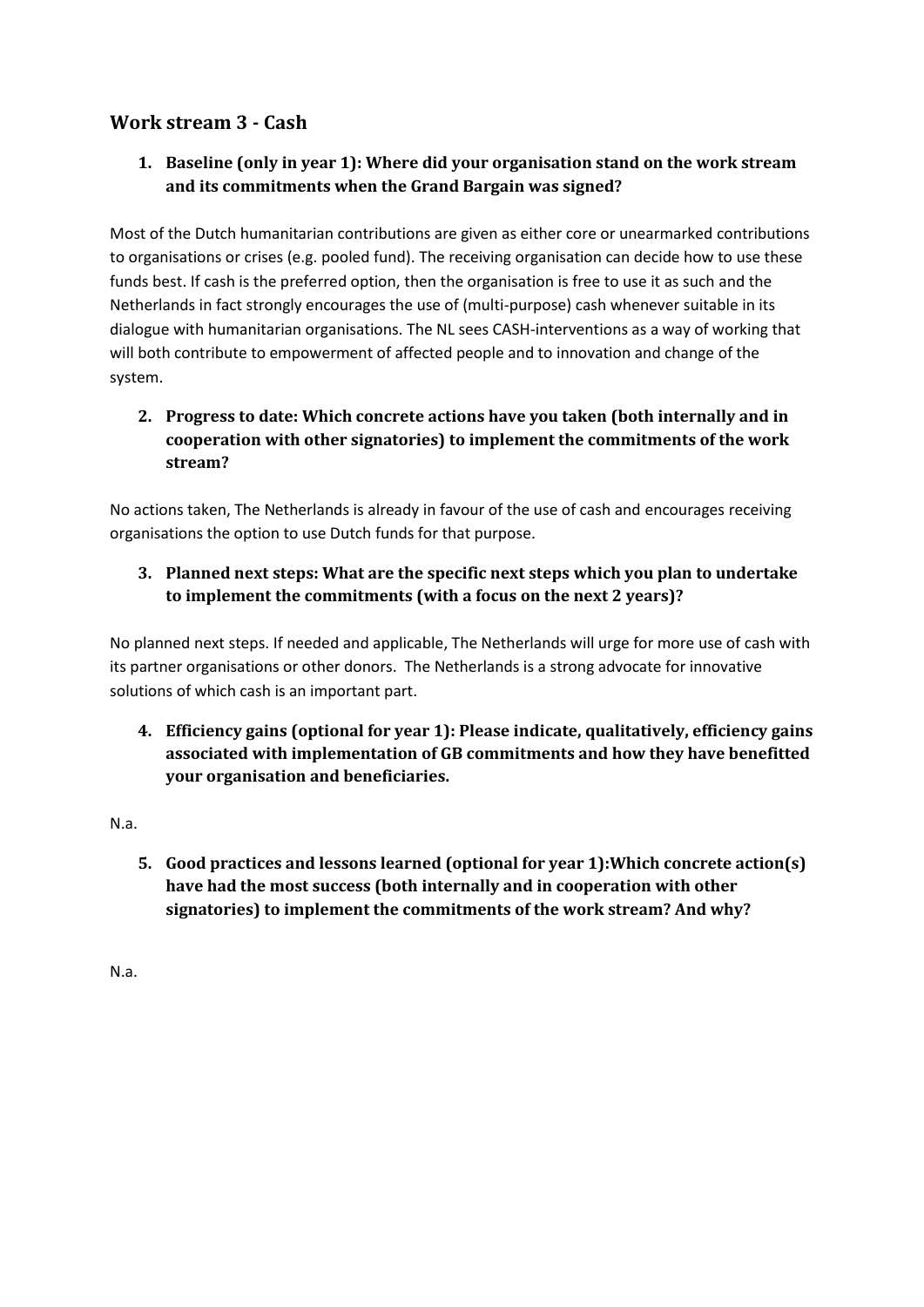#### <span id="page-7-1"></span><span id="page-7-0"></span>**Work stream 4 – Management costs**

- **1. Baseline (only in year 1): Where did your organisation stand on the work stream and its commitments when the Grand Bargain was signed?**
- Use of innovation: The Netherlands invests in innovation as a means of increasing efficiency and humanitarian impact. The Netherlands specifically supports the scale-up of promising innovations and encourages the responsible use of data. The Netherlands e.g. supports WFP in scaling up its use of mobile technology and data to carry out vulnerability assessments and thereby decrease costs.
- Harmonising partnership agreements: The Netherlands works with its own partnership agreements. Whenever possible, as with the 'Education Cannot Wait' funds, we are committed to harmonized agreements. In those cases, we are one of the most flexible donors.
- Functional reviews: The Netherlands currently relies to a large extent on coordinating bodies as the pooled fund working group, ODSG etc. for oversight and coordination. If applicable The NL prefers to join joint assessments/evaluations etc., but we also still have our own monitoring system in place that we will use if needed.
	- **2. Progress to date: Which concrete actions have you taken (both internally and in cooperation with other signatories) to implement the commitments of the work stream?**

<span id="page-7-3"></span><span id="page-7-2"></span>None.

- **3. Planned next steps: What are the specific next steps which you plan to undertake to implement the commitments (with a focus on the next 2 years)?**
- The Netherlands will support OCHA's Centre for Humanitarian Data (to be established in The Hague by mid-2017) which will boost the impact of data on humanitarian assistance.
- Whenever feasible and efficient opt for harmonised partner agreements.
- <span id="page-7-4"></span>The same applies to the joint monitoring etc.
	- **4. Efficiency gains (optional for year 1): Please indicate, qualitatively, efficiency gains associated with implementation of GB commitments and how they have benefitted your organisation and beneficiaries.**

<span id="page-7-5"></span>Too early to assess.

**5. Good practices and lessons learned (optional for year 1): Which concrete action(s) have had the most success (both internally and in cooperation with other signatories) to implement the commitments of the work stream? And why?**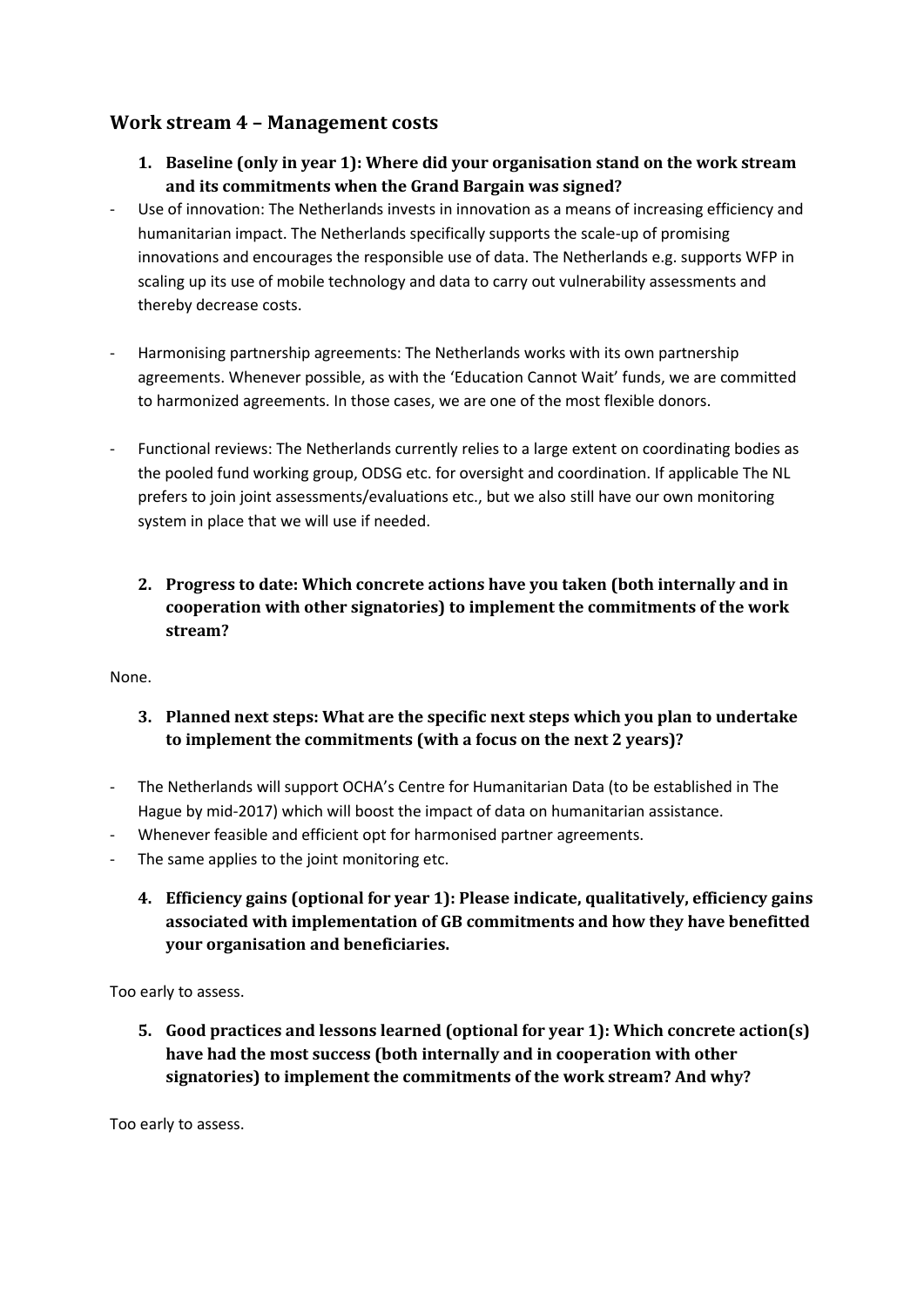## <span id="page-8-1"></span><span id="page-8-0"></span>**Work stream 5 – Needs Assessment**

#### **1. Baseline (only in year 1): Where did your organisation stand on the work stream and its commitments when the Grand Bargain was signed?**

The NL does not carry out its own assessments, and has no intention to do so in the future. We do advocate for joint context and risk analysis, prioritized assessments and planning of humanitarian and development partners in preparation for and after a crisis occurs.

<span id="page-8-2"></span>**2. Progress to date: Which concrete actions have you taken (both internally and in cooperation with other signatories) to implement the commitments of the work stream?** 

Ongoing activity.

#### <span id="page-8-3"></span>**3. Planned next steps: What are the specific next steps which you plan to undertake to implement the commitments (with a focus on the next 2 years)?**

The Netherlands will support OCHA's Centre for Humanitarian Data, which will help OCHA scale-up its work on data and information management (which may well also include work on needs assessments), and which will promote collaboration around data challenges between humanitarian organisations, academia and the private sector.

We are willing to consider evaluating a needs assessment, as mentioned in the Grand Bargain, but no discussions have taken place with other signatories on criteria to commission e.g. independent reviews and evaluations.

<span id="page-8-4"></span>**4. Efficiency gains (optional for year 1): Please indicate, qualitatively, efficiency gains associated with implementation of GB commitments and how they have benefitted your organisation and beneficiaries.**

<span id="page-8-5"></span>n.a.

**5. Good practices and lessons learned (optional for year 1): Which concrete action(s) have had the most success (both internally and in cooperation with other signatories) to implement the commitments of the work stream? And why?**

n.a.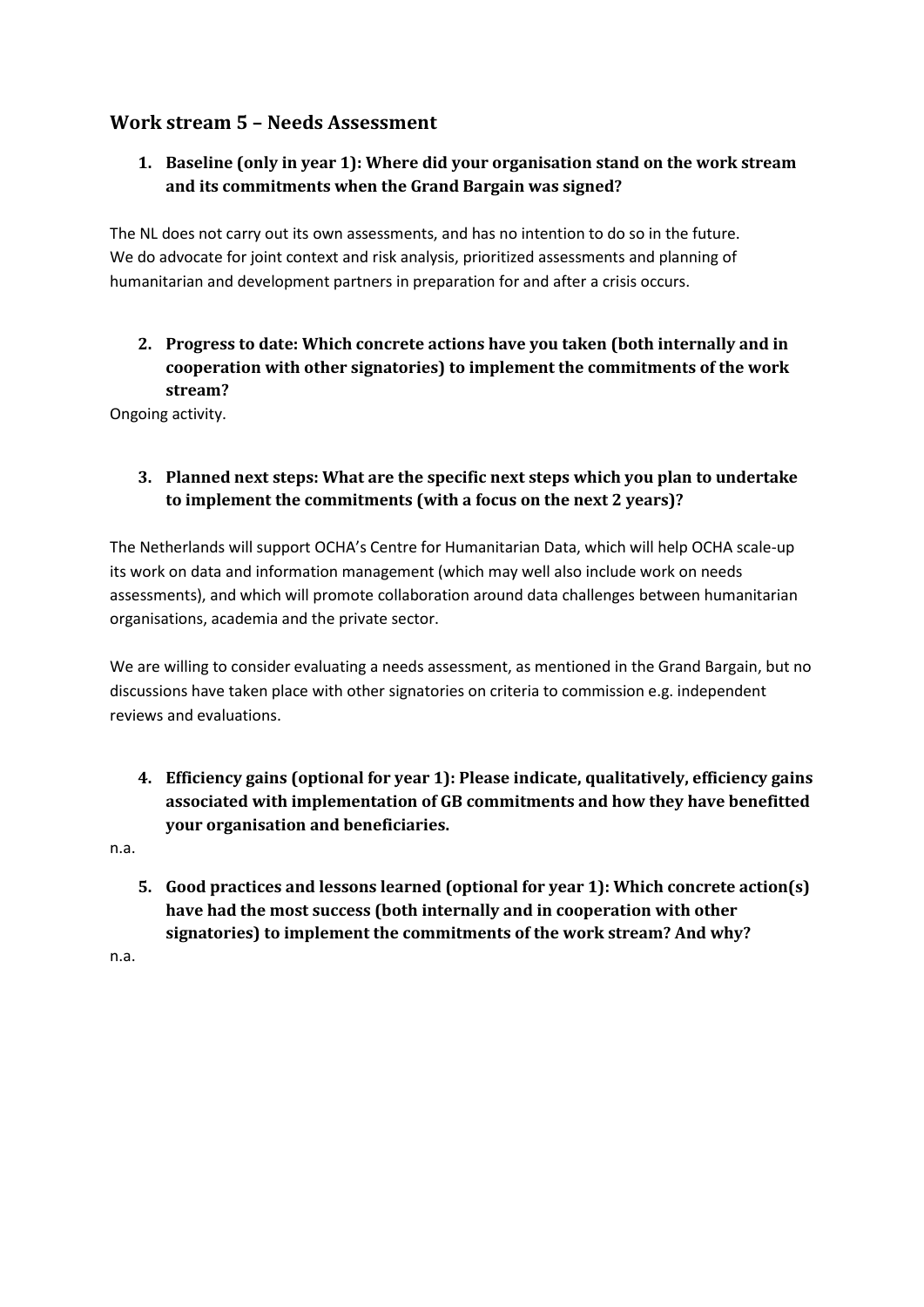## <span id="page-9-1"></span><span id="page-9-0"></span>**Work stream 6 – Participation Revolution**

#### **1. Baseline (only in year 1): Where did your organisation stand on the work stream and its commitments when the Grand Bargain was signed?**

The NL made the following commitments:

1) Through support for open data, affected people will be informed about aid streams affecting them, which will help them influence aid delivery where they live.

Base line:

- *NL is requesting all partner to use the IATI open standard for reporting.*
- *The NL committed at the WHS to support the development of an OCHA Data Centre.*
- 2) The NL actively promotes the application of accountability principles and standards: *Base line: NL expects that implementing partners put the IASC accountability standards (UN organisations) or accountability standards as specified in the CHS into practise and report on this (via IATI)*

The Netherlands doesn't implement programs and does not collect feedback information from affected populations directly, but it expects that implementing partners will demonstrate more clearly how affected populations are consulted and how the consultations and feedback is used in program management and activities. The whole process of accountability needs to be reflected in HRP's and the joint Monitoring & Evaluations reports, which are part of the Humanitarian Program Cycle. The NL will monitor this process critically and in the future might use a lack of application of accountability principles in funding decisions.

- 3) The NL will advocate for inclusion of local partners including local private sector in responses *Base line: NL advocates for this in all relevant meetings with partners*
- 4) The NL will support the development of a Generosity Tracker (GT) to map the local and national support of communities to disaster affected people. *Base line: basic concept for a GT developed and launched.*
- 5) NL funds programmes and commits to advocate for inclusion of the voices of the most marginalised groups, especially women and girls. *Base line: NL expects from all partners to assess the needs of the different groups (by age and gender) of crisis affected people and develop programmes that meet the needs of the most vulnerable, especially women and girls.*

The NL is a strong supporter of multi-year, unearmarked funding to core partners, which allows partners flexibility in programming according to needs.

<span id="page-9-2"></span>**2. Progress to date: Which concrete actions have you taken (both internally and in cooperation with other signatories) to implement the commitments of the work stream?** 

*Ad 1):* 

 *ongoing. Discussions with partners and support to partners to adapt their systems for IATI reporting and support to IATI secretariat to further develop the IATI humanitarian reporting standard is taking place.*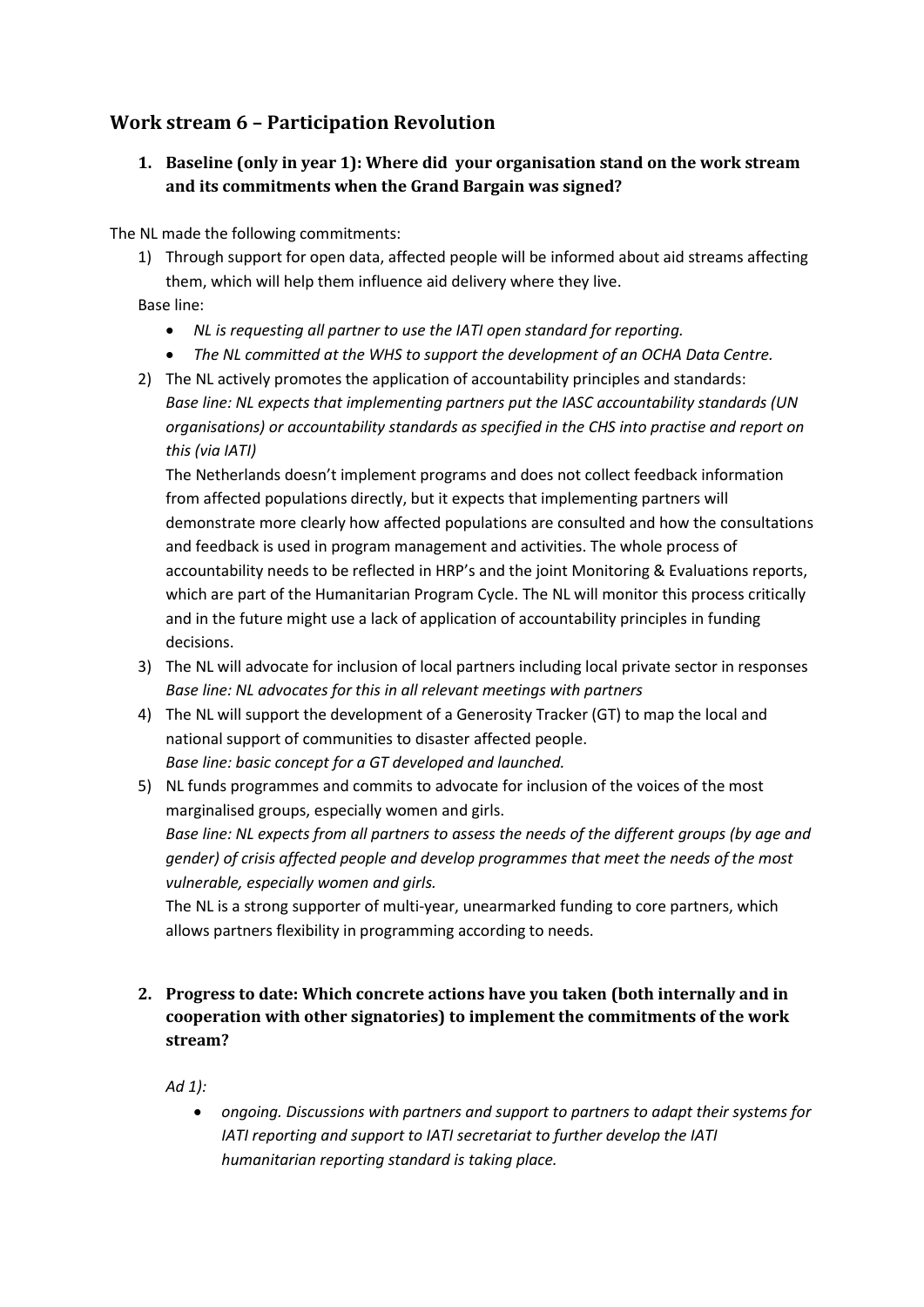*The NL has approved (January 2017) a contribution of EUR 5 million for period of 3 years to the OCHA data centre that will open in the Summer 2017.*

*Ad 2) Ongoing activity.* 

*Ad 3) Ongoing activity.*

*Ad 4) The basic concept of the GT is further developed. In collaboration with ODI, Civicus and Development Initiatives a 3 year project is developed to do research on local humanitarian funding and development of a tracker. The NL will contribute EUR 0,4 million to the project, managed by ODI in London.* 

*Ad 5) Ongoing activity.*

<span id="page-10-0"></span>**3. Planned next steps: What are the specific next steps which you plan to undertake to implement the commitments (with a focus on the next 2 years)?**

*Ad 1)* 

- *continuation of efforts to spread the use of IATI*
- *In 2017 support the OCHA data centre with office space, working permits and status as UN-mission (approval by parliament). The NL will continue to support OCHA and call upon humanitarian agencies and donors to provide data and make use of data*

*Ad 2) Ongoing, no specific activity planned*

*Ad 3) Ongoing*

*Ad 4) By the end of 2017, a workshop will be organized with and for interested actors, to discuss the results of the inception studies in 3 pilot countries and design next phases of the project*

*Ad 5) Ongoing activity.*

<span id="page-10-1"></span>**4. Efficiency gains (optional for year 1): Please indicate, qualitatively, efficiency gains associated with implementation of GB commitments and how they have benefitted your organisation and beneficiaries.**

*Too early to assess.*

<span id="page-10-2"></span>**5. Good practices and lessons learned (optional for year 1): Which concrete action(s) have had the most success (both internally and in cooperation with other signatories) to implement the commitments of the work stream? And why?**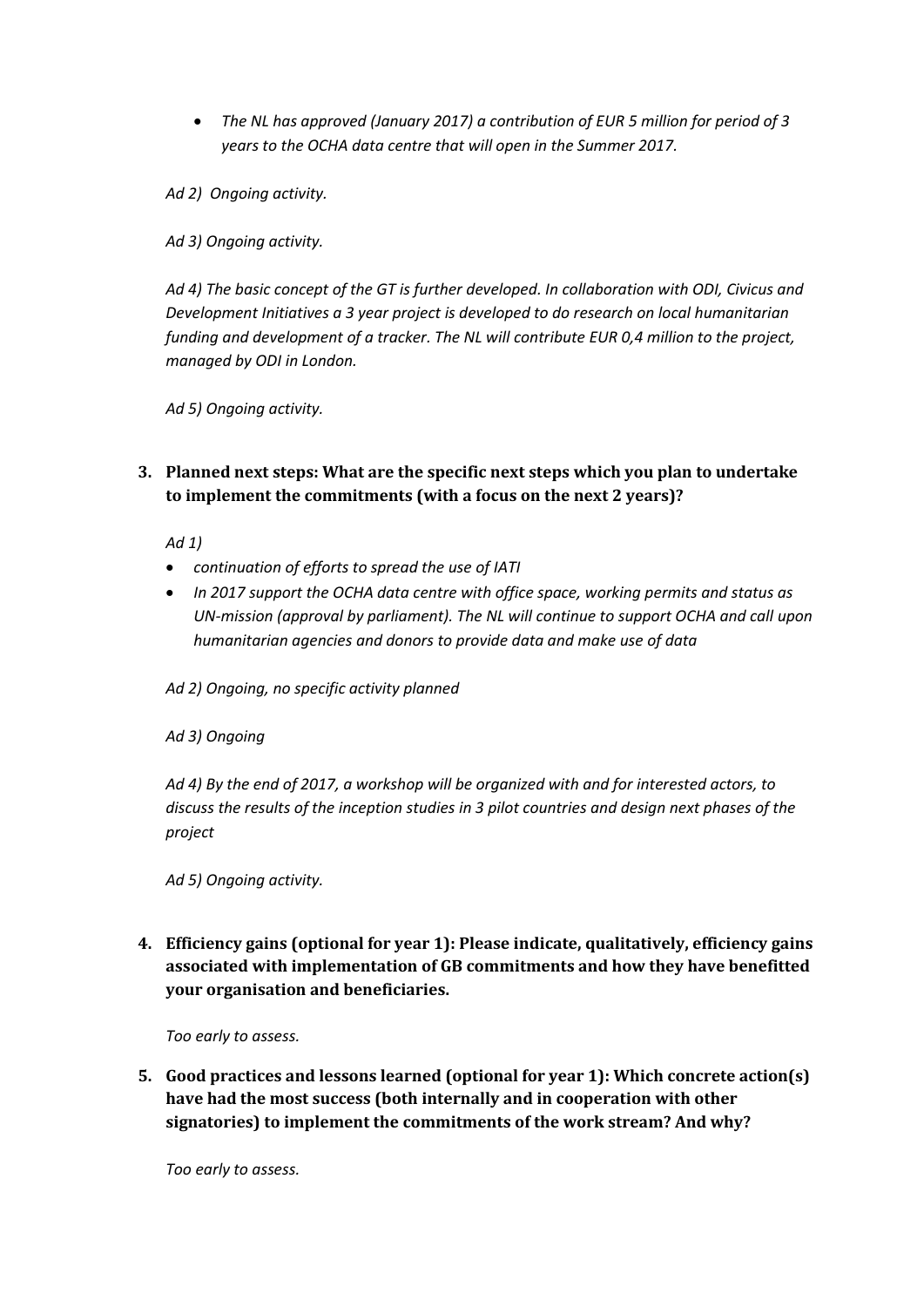## <span id="page-11-1"></span><span id="page-11-0"></span>**Work stream 7 - Multi-year planning and funding**

**1. Baseline (only in year 1): Where did your organisation stand on the work stream and its commitments when the Grand Bargain was signed?**

The Netherlands has given over 60% of its 2016 humanitarian aid budget via multi annual commitments.

<span id="page-11-2"></span>**2. Progress to date: Which concrete actions have you taken (both internally and in cooperation with other signatories) to implement the commitments of the work stream?** 

<span id="page-11-3"></span>No further actions taken.

**3. Planned next steps: What are the specific next steps which you plan to undertake to implement the commitments (with a focus on the next 2 years)?**

The Netherlands continues to gives a large portion of its humanitarian funds via multi annual commitments, contingent upon the availability of quality multiyear plans, preferably joint. In 2017 most of these commitments come to an end, offering new options for specific multi annual planning and funding from 2018 and beyond.

<span id="page-11-4"></span>**4. Efficiency gains (optional for year 1): Please indicate, qualitatively, efficiency gains associated with implementation of GB commitments and how they have benefitted your organisation and beneficiaries.**

Multi annual commitments do not only help the receiving organisation, but are also easier to administer and monitor.

<span id="page-11-5"></span>**5. Good practices and lessons learned (optional for year 1): Which concrete action(s) have had the most success (both internally and in cooperation with other signatories) to implement the commitments of the work stream? And why?**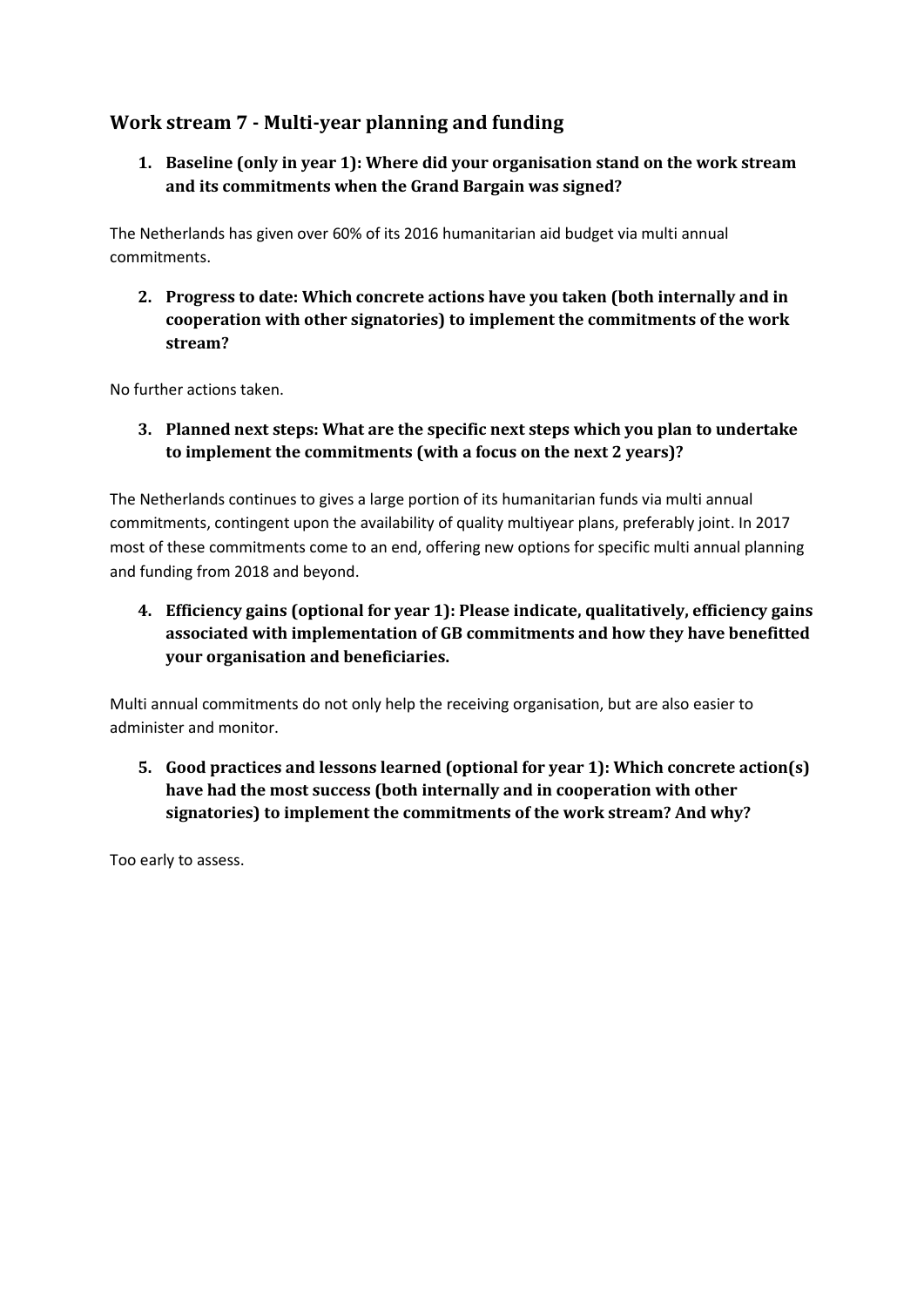## <span id="page-12-1"></span><span id="page-12-0"></span>**Work stream 8 - Earmarking/flexibility**

- **1. Baseline (only in year 1): Where did your organisation stand on the work stream and its commitments when the Grand Bargain was signed?**
- Most of the Dutch humanitarian budget is spent either complete unearmarked or softly earmarked e.g. via CBPF or to a specific crisis. The Netherlands deliberately allows for flexibility and relies to a large extent on the competence of the receiving organisation.
- The Netherlands does receive information on how unearmarked funds are used and spent. This information is however often too general, too late and does not fully support the arguments for the use of unearmarked funding.
- <span id="page-12-2"></span>**2. Progress to date: Which concrete actions have you taken (both internally and in cooperation with other signatories) to implement the commitments of the work stream?**

Ad 1: No actions taken, The Netherlands does already comply with the target of unearmarked funding.

Ad 2: The Netherlands has asked their receiving organisations to report on unearmarked funding in a more concrete and timely manner. In order to inform Parliament and the public, it is key to have information on how overall programming budget (to which unearmarked funding contributes) is used and spent. What results were achieved? Was it cost efficient? We continue to have this dialogue with our partners. We urge partners to show the importance of unearmarked funding and to recognize donors who do give unearmarked funding in such a way, that it is made more attractive to become a member of this group.

<span id="page-12-3"></span>**3. Planned next steps: What are the specific next steps which you plan to undertake to implement the commitments (with a focus on the next 2 years)?**

Ongoing activity.

<span id="page-12-4"></span>**4. Efficiency gains (optional for year 1): Please indicate, qualitatively, efficiency gains associated with implementation of GB commitments and how they have benefitted your organisation and beneficiaries.**

By giving unearmarked and flexible funding organisations are enable to react timely and adequately, creating efficiency gains in comparison to earmarked funding. But this coincides with the necessity to provide transparency on the results of unearmarked flexible funding to allow for continuous support. The transparency remains a challenge, and is related to the transparency workstream.

<span id="page-12-5"></span>**5. Good practices and lessons learned (optional for year 1): Which concrete action(s) have had the most success (both internally and in cooperation with other signatories) to implement the commitments of the work stream? And why?** Our recent evaluation indicates the need for more information on results of unearmarked funding, to ensure continuous support and to allow steering.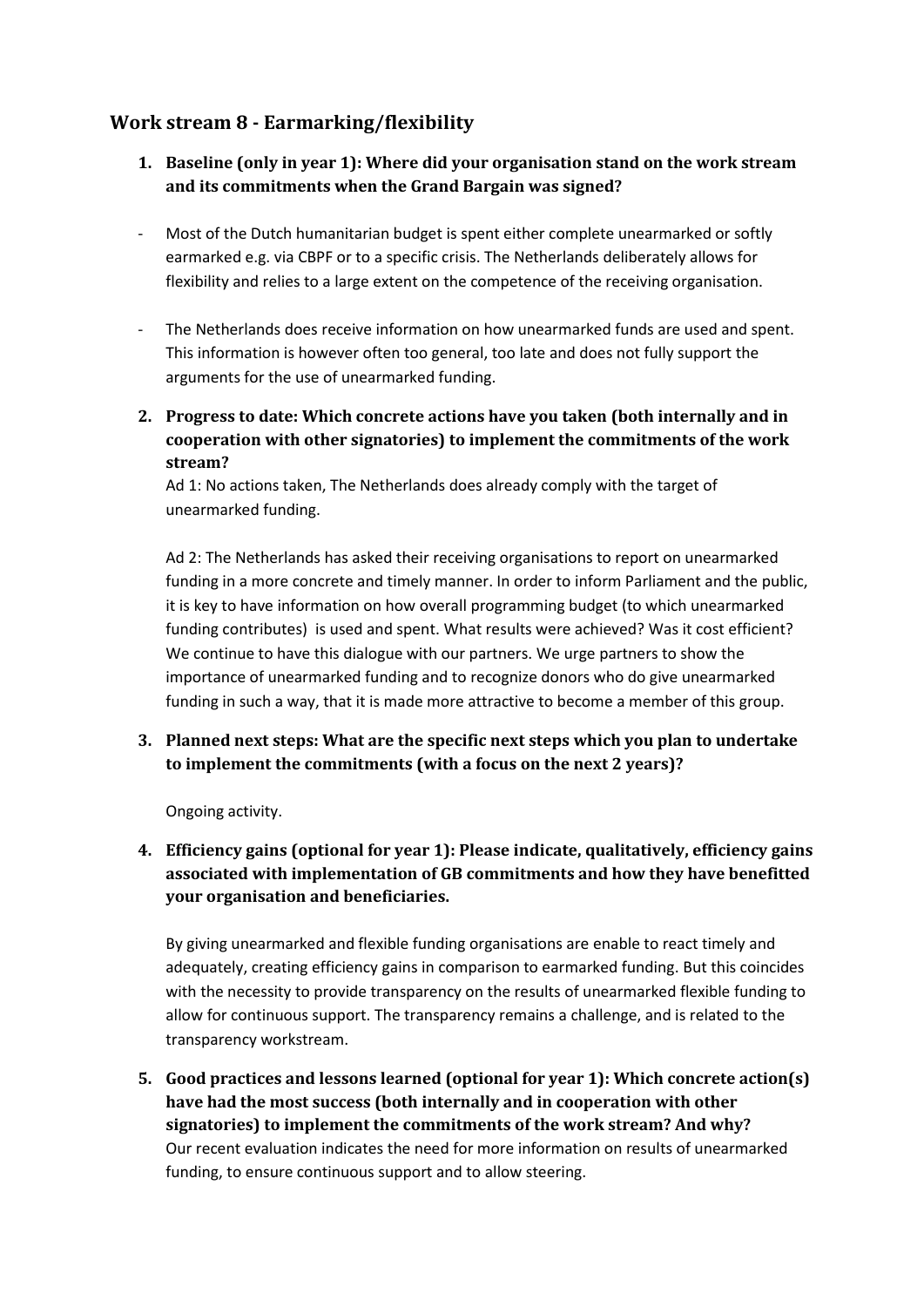## <span id="page-13-1"></span><span id="page-13-0"></span>**Work stream 9 – Reporting requirements**

#### **1. Baseline (only in year 1): Where did your organisation stand on the work stream and its commitments when the Grand Bargain was signed?**

The Netherlands has made reporting to IATI compulsory as of 2016/2017. Harmonization of reporting requirements is an important objective related to the introduction of the open data reporting model. Intention is to apply the 'report once, use often' principle.

#### <span id="page-13-2"></span>**2. Progress to date: Which concrete actions have you taken (both internally and in cooperation with other signatories) to implement the commitments of the work stream?**

We agreed, as co-lead of the transparency workstream, to work closely together with the coconveners of this workstream, and our implementing partner Development Initiatives will frequently liaise with ICVA and Germany, to ensure our actions are compatible. The Netherlands does not participate in the reporting pilot, but we follow developments in the reporting workstream to ensure synergy with the transparency workstream activities.

<span id="page-13-3"></span>**3. Planned next steps: What are the specific next steps which you plan to undertake to implement the commitments (with a focus on the next 2 years)?**

<span id="page-13-4"></span>Ongoing activity.

**4. Efficiency gains (optional for year 1): Please indicate, qualitatively, efficiency gains associated with implementation of GB commitments and how they have benefitted your organisation and beneficiaries.**

<span id="page-13-5"></span>Too early to assess, IATI will have to prove itself in 2017 within our own Ministry and beyond.

**5. Good practices and lessons learned (optional for year 1): Which concrete action(s) have had the most success (both internally and in cooperation with other signatories) to implement the commitments of the work stream? And why?**